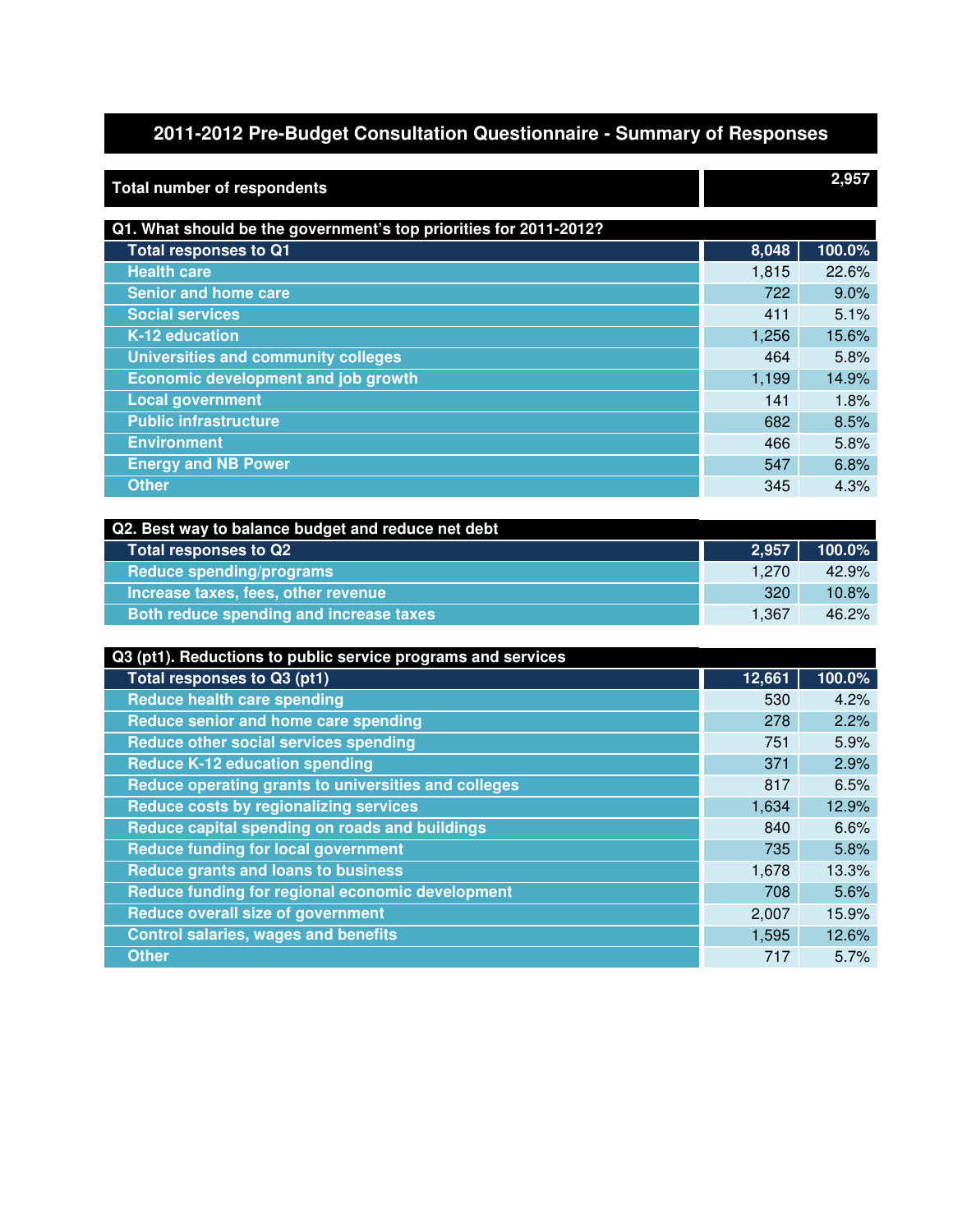## **Q3 (pt2). Increasing revenues to pay for services**

| Total responses to Q3 (pt2)                | 11,413 | 100.0% |
|--------------------------------------------|--------|--------|
| <b>Increase Personal Income Tax (PIT)</b>  | 439    | 3.8%   |
| <b>Increase Corporate Income Tax (CIT)</b> | 1,474  | 12.9%  |
| Increase gasoline and diesel tax           | 660    | 5.8%   |
| Increase provincial property tax           | 138    | 1.2%   |
| Increase tobacco tax                       | 2,302  | 20.2%  |
| Increase beer, liquor and wine prices      | 1,814  | 15.9%  |
| Increase fees/permits/licences             | 744    | 6.5%   |
| Increase natural resource royalties        | 1,401  | 12.3%  |
| Introduce highway tolls in strategic areas | 1,884  | 16.5%  |
| <b>Other</b>                               | 557    | 4.9%   |

| Q3 (pt3). Evaluating the sale of government assets            |       |        |
|---------------------------------------------------------------|-------|--------|
| Total responses to Q3 (pt3)                                   | 5,912 | 100.0% |
| <b>NB Liquor</b>                                              | 1,087 | 18.4%  |
| <b>Algonquin Hotel</b>                                        | 1,890 | 32.0%  |
| Larry's Gulch fishing lodge                                   | 1,890 | 32.0%  |
| Provincial parks, recreation facilities, tourist destinations | 486   | 8.2%   |
| <b>Other</b>                                                  | 559   | 9.5%   |

| Q4. Return to balanced budgets |       |           |
|--------------------------------|-------|-----------|
| Total responses to Q4          | 2,957 | $100.0\%$ |
| Over four-year term            | 1.216 | 41.1%     |
| Over shorter term (1-3 years)  | 488   | 16.5%     |
| Over longer term (5+ years)    | 1,253 | 42.4%     |

| Q5 (pt1). Do you feel New Brunwick health care system is one of the best in North America? |       |           |
|--------------------------------------------------------------------------------------------|-------|-----------|
| Total responses to Q5 (pt1) $^{\dagger}$                                                   | 2.847 | $100.0\%$ |
| <b>Yes</b>                                                                                 | 1.064 | $37.4\%$  |
| <b>No</b>                                                                                  | 1.783 | 62.6%     |

| Q5 (pt2). To prioritize health spending and strengthen system, which do you support? |       |        |
|--------------------------------------------------------------------------------------|-------|--------|
| Total responses to Q5 (pt2)                                                          | 9,277 | 100.0% |
| Reduce costs by regionalizing services                                               | 1,436 | 15.5%  |
| Reduce number of hospitals/health care facilities                                    | 714   | 7.7%   |
| <b>Reform Prescription Drug Program</b>                                              | 882   | 9.5%   |
| Reduce overall size of health care system                                            | 782   | 8.4%   |
| Control salaries, wages, benefits and fees-for-services                              | 1,366 | 14.7%  |
| <b>Streamline health administration</b>                                              | 2,130 | 23.0%  |
| Reduce/eliminate other programs to fund health & senior care                         | 476   | 5.1%   |
| Increase revenues to pay for health and senior care                                  | 743   | 8.0%   |
| <b>Other</b>                                                                         | 748   | 8.1%   |